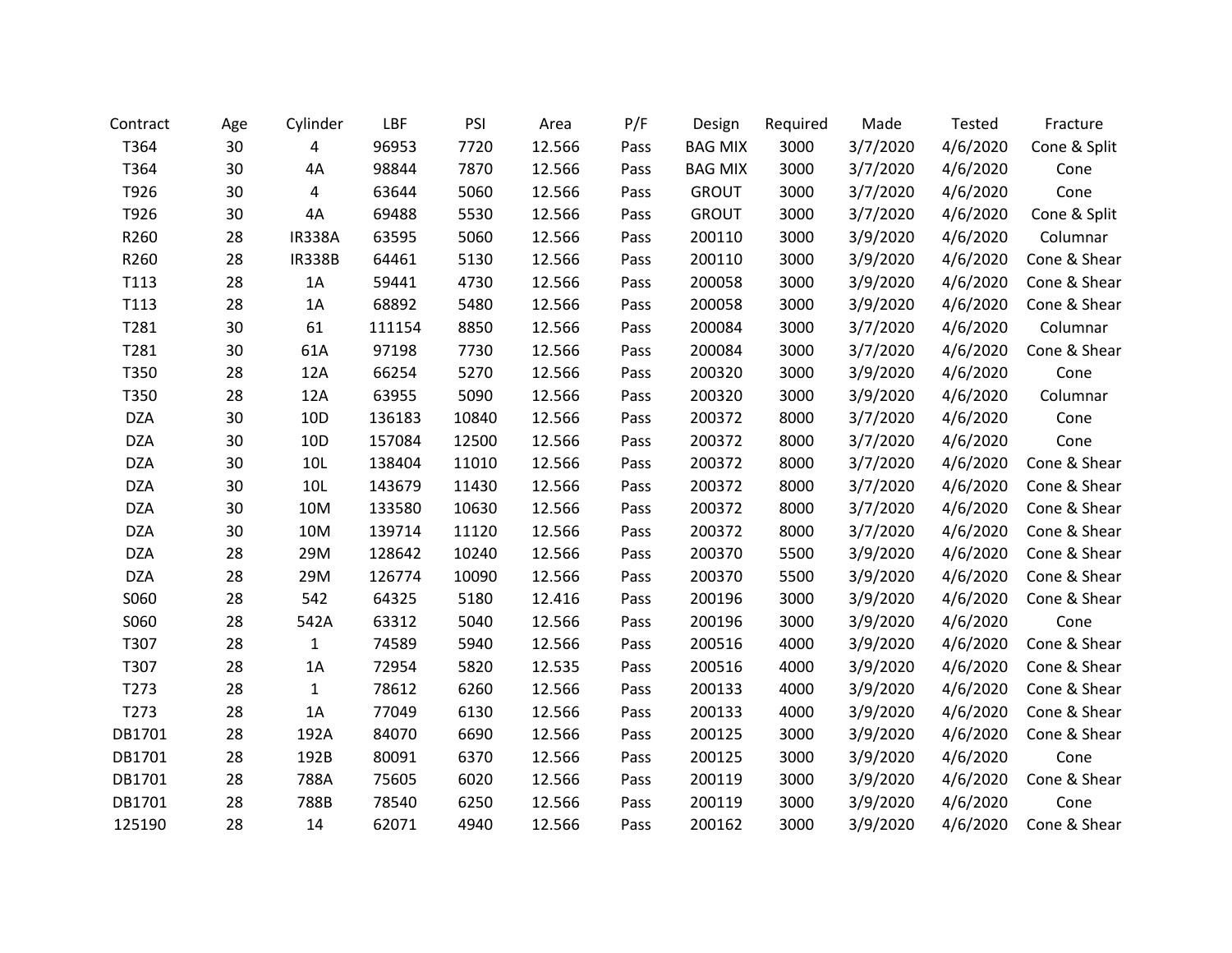| 125190 | 28 | 14A            | 63231  | 5030   | 12.566 | Pass | 200162       | 3000 | 3/9/2020 | 4/6/2020 | Cone & Shear |
|--------|----|----------------|--------|--------|--------|------|--------------|------|----------|----------|--------------|
| P230   | 28 | 1748           | 122802 | 4340   | 28.274 | Pass | 200160       | 3000 | 3/9/2020 | 4/6/2020 | Columnar     |
| P230   | 28 | 1748A          | 120849 | 4270   | 28.274 | Pass | 200160       | 3000 | 3/9/2020 | 4/6/2020 | Cone & Split |
| P230   | 28 | 1749           | 63796  | 5080   | 12.566 | Pass | 200154       | 3000 | 3/9/2020 | 4/6/2020 | Cone & Shear |
| P230   | 28 | 1749A          | 65694  | 5230   | 12.566 | Pass | 200154       | 3000 | 3/9/2020 | 4/6/2020 | Cone & Shear |
| T073   | 28 | 15             | 60004  | 4770   | 12.566 | Pass | 19088        | 3000 | 3/9/2020 | 4/6/2020 | Cone & Split |
| T073   | 28 | 15A            | 63562  | 5060   | 12.566 | Pass | 19088        | 3000 | 3/9/2020 | 4/6/2020 | Columnar     |
| T073   | 28 | 15             | 58886  | 4690   | 12.56  | Pass | 19088        | 3000 | 3/9/2020 | 4/6/2020 | Cone & Shear |
| T073   | 28 | 15A            | 64586  | 5140   | 12.566 | Pass | 19088        | 3000 | 3/9/2020 | 4/6/2020 | Cone & Shear |
| T103   | 28 | 11             | 142962 | 11380  | 12.566 | Pass |              | 3000 | 3/9/2020 | 4/6/2020 | Cone         |
| T103   | 28 | 11A            | 110587 | 8800   | 12.566 | Pass |              | 3000 | 3/9/2020 | 4/6/2020 | Cone         |
| T243   | 28 | 5              | 73733  | 5870   | 12.566 | Pass | 19881        | 4000 | 3/9/2020 | 4/6/2020 | Cone & Split |
| T243   | 28 | 5A             | 80498  | 6410   | 12.566 | Pass | 19881        | 4000 | 3/9/2020 | 4/6/2020 | Cone & Split |
| S359   | 30 | 6              | 176357 | 6560   | 26.878 | Pass | 200526       | 3000 | 3/7/2020 | 4/6/2020 | Cone & Shear |
| S359   | 30 | 6A             | 173681 | 6140   | 28.274 | Pass | 200526       | 3000 | 3/7/2020 | 4/6/2020 | Cone & Shear |
| T926   | 28 | 5              | 56561  | 4500   | 12.566 | Pass | <b>GROUT</b> | 3000 | 3/9/2020 | 4/6/2020 | Cone & Split |
| T926   | 28 | 5A             | 40599  | 3230   | 12.566 | Pass | <b>GROUT</b> | 3000 | 3/9/2020 | 4/6/2020 | Columnar     |
| Q029   | 28 | 463            | 65531  | 5210   | 12.566 | Pass | 620025       | 3000 | 3/9/2020 | 4/6/2020 | Cone & Shear |
| Q029   | 28 | 463A           | 67066  | 5340   | 12.566 | Pass | 620025       | 3000 | 3/9/2020 | 4/6/2020 | Cone         |
| 123482 | 28 | $\overline{2}$ | 66454  | 5290   | 12.566 | Pass | 200505       | 3000 | 3/9/2020 | 4/6/2020 | Cone & Shear |
| 123482 | 28 | 2A             | 66185  | 5270   | 12.566 | Pass | 200505       | 3000 | 3/9/2020 | 4/6/2020 | Cone & Shear |
| DB1701 | 28 | 2069A          | 68605  | 5460   | 12.566 | Pass | 200119       | 3000 | 3/9/2020 | 4/6/2020 | Columnar     |
| DB1701 | 28 | 2069B          | 74800  | 5950   | 12.566 | Pass | 200119       | 3000 | 3/9/2020 | 4/6/2020 | Cone & Split |
| R273   | 30 | 142            | 51731  | 4120   | 12.566 | Pass | 200256       | 3000 | 3/7/2020 | 4/6/2020 | Cone & Shear |
| R273   | 30 | 142A           | 52606  | 4190   | 12.566 | Pass | 200256       | 3000 | 3/7/2020 | 4/6/2020 | Cone         |
| R273   | 28 | 143            | 80063  | 6370   | 12.566 | Pass | 200256       | 3000 | 3/9/2020 | 4/6/2020 | Cone & Shear |
| R273   | 28 | 143A           | 82629  | 6580   | 12.566 | Pass | 200256       | 3000 | 3/9/2020 | 4/6/2020 | Cone         |
| S127   | 30 | 136            | 36553  | < 2910 | 12.566 | Fail | 200402       | 3000 | 3/7/2020 | 4/6/2020 | Cone & Shear |
| S127   | 30 | 136A           | 84476  | 6720   | 12.566 | Pass | 200402       | 3000 | 3/7/2020 | 4/6/2020 | Cone         |
| S127   | 28 | 137            | 86418  | 6880   | 12.566 | Pass | 200402       | 3000 | 3/9/2020 | 4/6/2020 | Cone         |
| S127   | 28 | 137A           | 85583  | 6810   | 12.566 | Pass | 200402       | 3000 | 3/9/2020 | 4/6/2020 | Cone         |
| S127   | 28 | 138            | 86820  | 6910   | 12.566 | Pass | 200402       | 3000 | 3/9/2020 | 4/6/2020 | Cone         |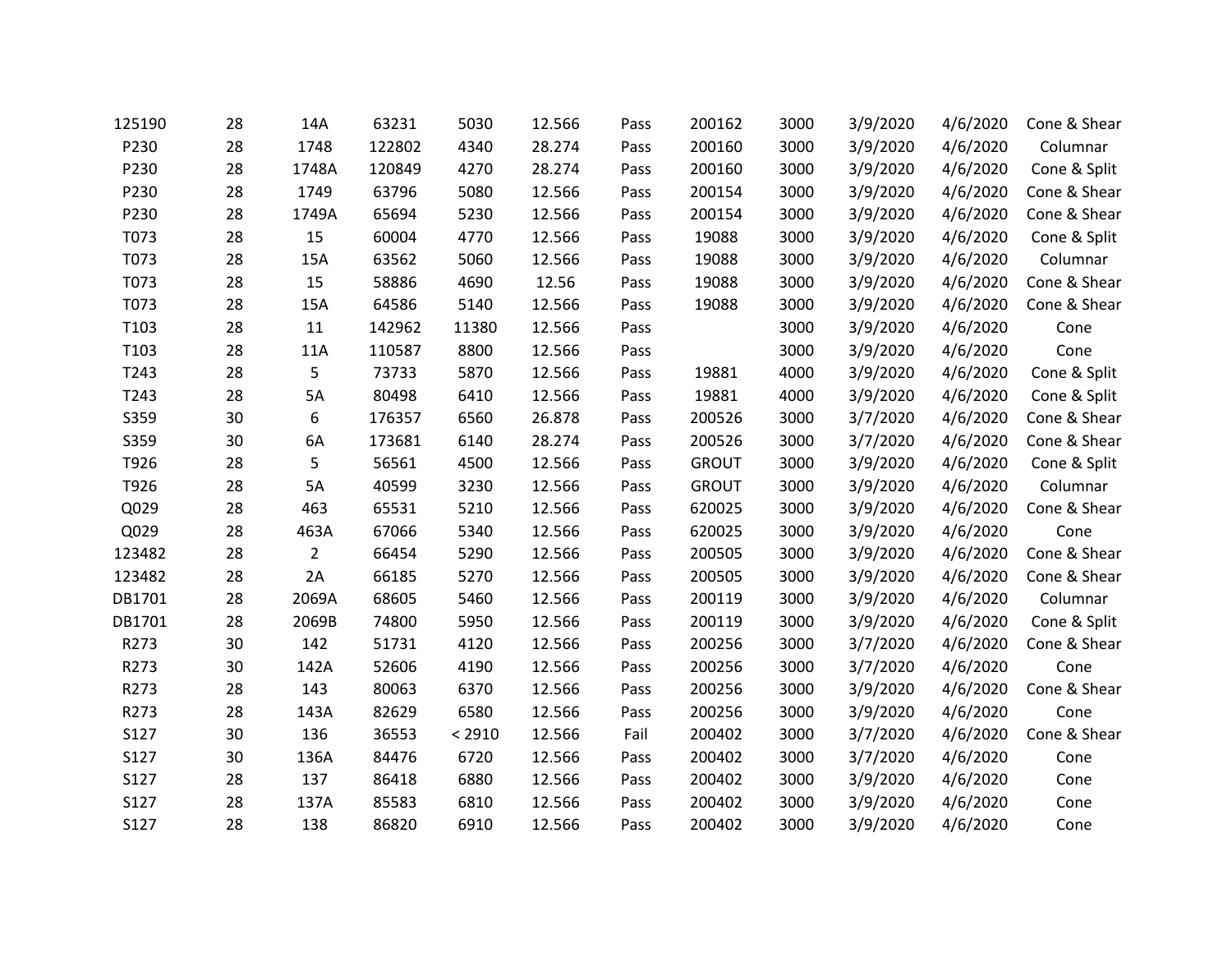| S127       | 28             | 138A            | 93901  | 7470  | 12.566 | Pass | 200402         | 3000 | 3/9/2020  | 4/6/2020 | Cone         |
|------------|----------------|-----------------|--------|-------|--------|------|----------------|------|-----------|----------|--------------|
| S202       | 28             | 123             | 66577  | 5300  | 12.566 | Pass | 200413         | 4000 | 3/9/2020  | 4/6/2020 | Cone         |
| S202       | 28             | 123A            | 68191  | 5430  | 12.566 | Pass | 200413         | 4000 | 3/9/2020  | 4/6/2020 | Cone         |
| DB1801     | 28             | 46              | 62688  | 4990  | 12.566 | Pass | 200154         | 3000 | 3/9/2020  | 4/6/2020 | Cone & Shear |
| DB1801     | 28             | 46A             | 68064  | 5420  | 12.566 | Pass | 200154         | 3000 | 3/9/2020  | 4/6/2020 | Cone & Shear |
| DB1801     | 28             | 47              | 70982  | 5650  | 12.566 | Pass | 200392         | 3000 | 3/9/2020  | 4/6/2020 | Columnar     |
| DB1801     | 28             | 47A             | 70069  | 5580  | 12.566 | Pass | 200392         | 3000 | 3/9/2020  | 4/6/2020 | Columnar     |
| DB1801     | 28             | 48              | 86091  | 6850  | 12.566 | Pass | 200575         | 4000 | 3/9/2020  | 4/6/2020 | Cone & Shear |
| DB1801     | 28             | 48A             | 94865  | 7550  | 12.566 | Pass | 200575         | 4000 | 3/9/2020  | 4/6/2020 | Cone & Shear |
| 122232     | 28             | $\overline{2}$  | 68898  | 5390  | 12.781 | Pass | 200032         | 3000 | 3/9/2020  | 4/6/2020 | Columnar     |
| 122232     | 28             | 2A              | 63877  | 5080  | 12.566 | Pass | 200032         | 3000 | 3/9/2020  | 4/6/2020 | Cone & Shear |
| R279       | 14             | 165C            | 67022  | 5330  | 12.566 | Pass | 200406         | 3000 | 3/23/2020 | 4/6/2020 | Cone & Shear |
| R279       | 14             | 165C            | 68634  | 5460  | 12.566 | Pass | 200406         | 3000 | 3/23/2020 | 4/6/2020 | Cone & Shear |
| 123309     | $\overline{7}$ | 6ARB            | 122925 | 9780  | 12.566 | Pass | 200031         | 8000 | 3/30/2020 | 4/6/2020 | Cone         |
| 123309     | $\overline{7}$ | 6ARB            | 116924 | 9300  | 12.566 | Pass | 200031         | 8000 | 3/30/2020 | 4/6/2020 | Cone & Shear |
| <b>DZA</b> | 28             | 30 <sub>D</sub> | 147084 | 11700 | 12.566 | Pass | 200370         | 5500 | 3/10/2020 | 4/7/2020 | Columnar     |
| <b>DZA</b> | 28             | 30 <sub>D</sub> | 141782 | 11280 | 12.566 | Pass | 200370         | 5500 | 3/10/2020 | 4/7/2020 | Cone & Shear |
| S060       | 28             | 543             | 73284  | 5830  | 12.566 | Pass | 200196         | 3000 | 3/10/2020 | 4/7/2020 | Cone         |
| S060       | 28             | 543A            | 70427  | 5600  | 12.566 | Pass | 200196         | 3000 | 3/10/2020 | 4/7/2020 | Cone & Shear |
| DB1701     | 28             | 193A            | 82147  | 6540  | 12.566 | Pass | 200125         | 3000 | 3/10/2020 | 4/7/2020 | Cone         |
| DB1701     | 28             | 193B            | 71067  | 5660  | 12.566 | Pass | 200125         | 3000 | 3/10/2020 | 4/7/2020 | Cone & Shear |
| DB1701     | 28             | 789A            | 72186  | 5740  | 12.566 | Pass | 200150         | 3000 | 3/10/2020 | 4/7/2020 | Cone & Shear |
| DB1701     | 28             | 789B            | 73181  | 5820  | 12.566 | Pass | 200150         | 3000 | 3/10/2020 | 4/7/2020 | Cone & Shear |
| 122627     | 28             | 49              | 74410  | 5920  | 12.566 | Pass | 200401         | 3000 | 3/10/2020 | 4/7/2020 | Cone         |
| 122627     | 28             | 49A             | 68366  | 5440  | 12.566 | Pass | 200401         | 3000 | 3/10/2020 | 4/7/2020 | Cone & Shear |
| 125190     | 28             | 15              | 62066  | 4940  | 12.566 | Pass | 200337         | 3000 | 3/10/2020 | 4/7/2020 | Cone & Shear |
| 125190     | 28             | 15A             | 60095  | 4780  | 12.566 | Pass | 200337         | 3000 | 3/10/2020 | 4/7/2020 | Columnar     |
| T234       | 28             | 45              | 136215 | 10880 | 12.522 | Pass | 19345          | 4000 | 3/10/2020 | 4/7/2020 | Cone & Shear |
| T234       | 28             | 45A             | 135702 | 10800 | 12.566 | Pass | 19345          | 4000 | 3/10/2020 | 4/7/2020 | Cone & Shear |
| T296       | 28             | $\overline{2}$  | 122251 | 9730  | 12.566 | Pass | 20077          | 3000 | 3/10/2020 | 4/7/2020 | Cone         |
| T296       | 28             | 2A              | 117212 | 9330  | 12.566 | Pass | 20077          | 3000 | 3/10/2020 | 4/7/2020 | Columnar     |
| T924       | 28             | 5               | 105150 | 8370  | 12.566 | Pass | <b>BAG MIX</b> | 3000 | 3/10/2020 | 4/7/2020 | Cone & Split |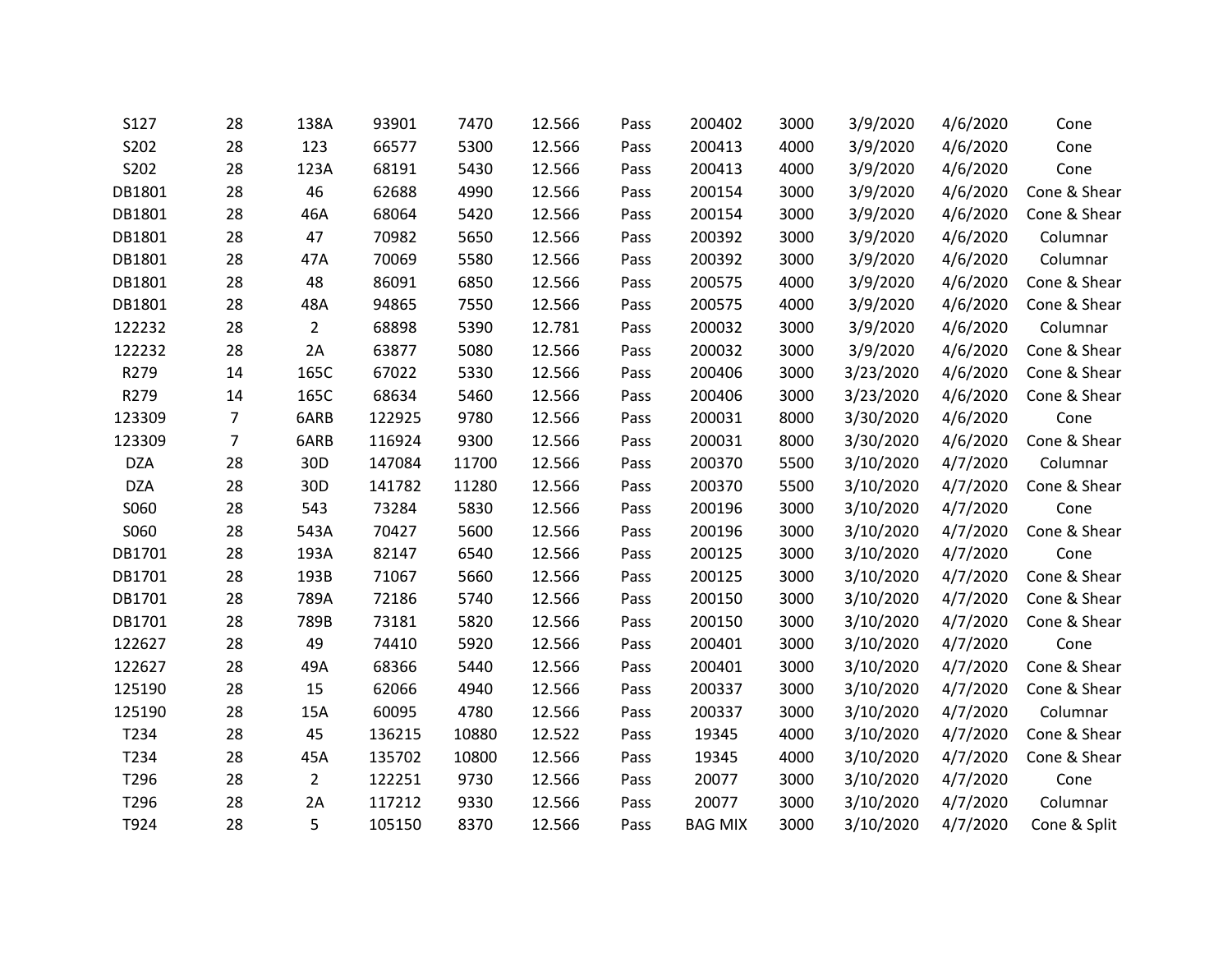| T924   | 28             | 5A             | 90359  | 7190   | 12.566 | Pass | <b>BAG MIX</b> | 3000  | 3/10/2020 | 4/7/2020 | Cone & Shear |
|--------|----------------|----------------|--------|--------|--------|------|----------------|-------|-----------|----------|--------------|
| T926   | 28             | 6              | 39978  | 3180   | 12.566 | Pass | <b>GROUT</b>   | 3000  | 3/10/2020 | 4/7/2020 | Columnar     |
| T926   | 28             | 6A             | 67508  | 5370   | 12.566 | Pass | <b>GROUT</b>   | 3000  | 3/10/2020 | 4/7/2020 | Columnar     |
| T211   | 28             | 13A            | 87023  | 6930   | 12.566 | Pass | 200618         | 3500  | 3/10/2020 | 4/7/2020 | Cone & Shear |
| T211   | 28             | 13A            | 91271  | 7260   | 12.566 | Pass | 200618         | 3500  | 3/10/2020 | 4/7/2020 | Cone & Shear |
| 121434 | 28             | 6Z             | 53899  | 4290   | 12.566 | Pass | 200262         | 3000  | 3/10/2020 | 4/7/2020 | Cone & Shear |
| 121434 | 28             | 6Z             | 55360  | 4410   | 12.566 | Pass | 200262         | 3000  | 3/10/2020 | 4/7/2020 | Cone & Shear |
| DB1801 | 28             | 27ARK          | 165901 | 13200  | 12.566 | Pass | 200046         | 10000 | 3/10/2020 | 4/7/2020 | Cone         |
| DB1801 | 28             | 27ARK          | 147865 | 11770  | 12.566 | Pass | 200046         | 10000 | 3/10/2020 | 4/7/2020 | Cone & Shear |
| R295   | 28             | 97             | 61052  | 4860   | 12.566 | Pass | 200203         | 3000  | 3/10/2020 | 4/7/2020 | Columnar     |
| R295   | 28             | 97A            | 63422  | 5050   | 12.566 | Pass | 200203         | 3000  | 3/10/2020 | 4/7/2020 | Cone & Shear |
| S258   | 28             | 24A            | 74631  | 5940   | 12.566 | Pass | 200210         | 3000  | 3/10/2020 | 4/7/2020 | Columnar     |
| S258   | 28             | 24A            | 74029  | 5890   | 12.566 | Pass | 200210         | 3000  | 3/10/2020 | 4/7/2020 | Columnar     |
| T265   | 28             | 14A            | 95152  | 7570   | 12.566 | Pass |                | 3000  | 3/10/2020 | 4/7/2020 | Columnar     |
| T265   | 28             | 14A            | 97752  | 7780   | 12.566 | Pass |                | 3000  | 3/10/2020 | 4/7/2020 | Columnar     |
| 123482 | 28             | 3              | 72664  | 5780   | 12.566 | Pass | 200505         | 3000  | 3/10/2020 | 4/7/2020 | Cone & Shear |
| 123482 | 28             | 3A             | 68934  | 5490   | 12.566 | Pass | 200505         | 3000  | 3/10/2020 | 4/7/2020 | Cone & Shear |
| S127   | 28             | 139            | 73015  | 5800   | 12.579 | Pass | 200402         | 3000  | 3/10/2020 | 4/7/2020 | Cone & Shear |
| S127   | 28             | 139A           | 76464  | 6080   | 12.566 | Pass | 200402         | 3000  | 3/10/2020 | 4/7/2020 | Cone         |
| T211   | 28             | 14             | 90989  | 7240   | 12.573 | Pass | <b>BAG MIX</b> | 3000  | 3/10/2020 | 4/7/2020 | Cone & Shear |
| T211   | 28             | 14A            | 127246 | 10130  | 12.566 | Pass | <b>BAG MIX</b> | 3000  | 3/10/2020 | 4/7/2020 | Columnar     |
| S338   | $\overline{2}$ | 731D           | 29260  | < 2330 | 12.566 | Fail | 200661         | 3000  | 4/6/2020  | 4/8/2020 | Cone & Shear |
| S338   | $\overline{2}$ | 731E           | 35224  | < 2800 | 12.566 | Fail | 200661         | 3000  | 4/6/2020  | 4/8/2020 | Cone & Shear |
| S359   | 6 HR           | 16B            | 94831  | 3350   | 28.274 | Pass | 200138         | 2500  | 4/7/2020  | 4/8/2020 | Cone & Shear |
| S359   | 6 HR           | 16C            | 112940 | 3990   | 28.274 | Pass | 200138         | 2500  | 4/7/2020  | 4/8/2020 | Cone & Shear |
| R260   | 28             | <b>IR339A</b>  | 54664  | 4350   | 12.566 | Pass | 200110         | 3000  | 3/11/2020 | 4/8/2020 | Cone & Shear |
| R260   | 28             | <b>IR339B</b>  | 43921  | 3500   | 12.566 | Pass | 200110         | 3000  | 3/11/2020 | 4/8/2020 | Cone & Shear |
| T273   | 28             | $\overline{2}$ | 76207  | 6060   | 12.566 | Pass | 200133         | 4000  | 3/11/2020 | 4/8/2020 | Cone & Shear |
| T273   | 28             | 2A             | 73098  | 5820   | 12.566 | Pass | 200133         | 4000  | 3/11/2020 | 4/8/2020 | Cone         |
| DB1701 | 28             | 194A           | 77634  | 6200   | 12.516 | Pass | 200125         | 3000  | 3/11/2020 | 4/8/2020 | Cone & Shear |
| DB1701 | 28             | 194B           | 72430  | 5760   | 12.566 | Pass | 200125         | 3000  | 3/11/2020 | 4/8/2020 | Columnar     |
| DB1701 | 28             | 790A           | 79754  | 6350   | 12.566 | Pass | 200119         | 3000  | 3/11/2020 | 4/8/2020 | Columnar     |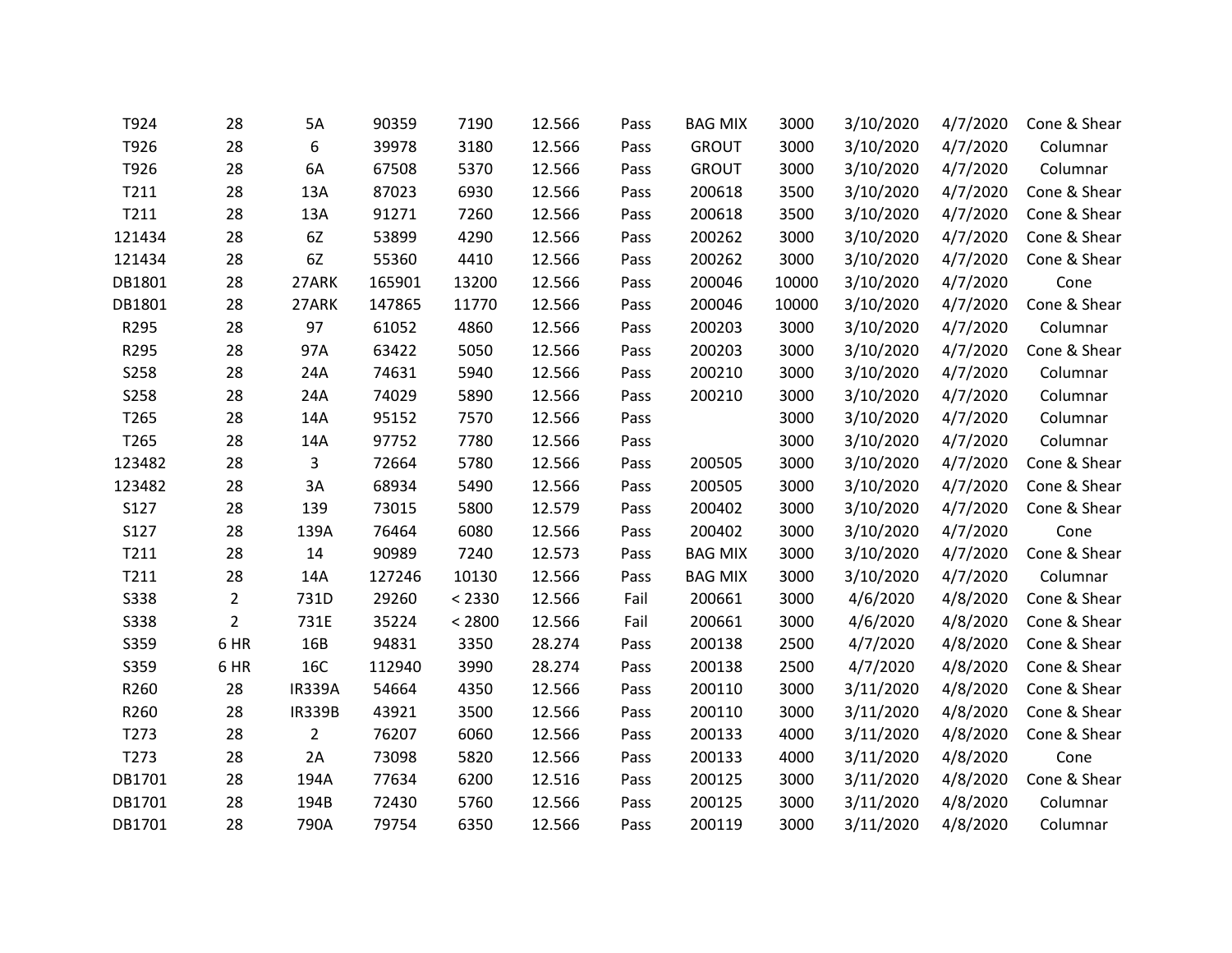| DB1701 | 28 | 790B  | 82069  | 6530  | 12.566                               | Pass | 200119       | 3000 | 3/11/2020 | 4/8/2020 | Cone         |
|--------|----|-------|--------|-------|--------------------------------------|------|--------------|------|-----------|----------|--------------|
| 123750 | 28 | 16    | 66384  | 5280  | 12.566                               | Pass | 200162       | 3000 | 3/11/2020 | 4/8/2020 | Cone         |
| 123750 | 28 | 16A   | 67336  | 5360  | 12.566                               | Pass | 200162       | 3000 | 3/11/2020 | 4/8/2020 | Cone         |
| P230   | 28 | 1750  | 127828 | 4520  | 28.274                               | Pass | 200160       | 3000 | 3/11/2020 | 4/8/2020 | Columnar     |
| P230   | 28 | 1750A | 128308 | 4540  | 28.274                               | Pass | 200160       | 3000 | 3/11/2020 | 4/8/2020 | Cone & Shear |
| P230   | 28 | 1751  | 71678  | 5700  | 12.566                               | Pass | 200154       | 3000 | 3/11/2020 | 4/8/2020 | Cone         |
| P230   | 28 | 1751A | 70797  | 5630  | 12.566                               | Pass | 200154       | 3000 | 3/11/2020 | 4/8/2020 | Cone         |
| Q921   | 28 | 809   | 56574  | 4500  | 12.566                               | Pass | 200186       | 3000 | 3/11/2020 | 4/8/2020 | Cone & Shear |
| Q921   | 28 | 809A  | 57420  | 4570  | 12.566                               | Pass | 200186       | 3000 | 3/11/2020 | 4/8/2020 | Columnar     |
| S300   | 28 | 17    | 107218 | 8530  | 12.566                               | Pass | 200040       | 3000 | 3/11/2020 | 4/8/2020 | Cone         |
| S300   | 28 | 17A   | 109319 | 8700  | 12.566                               | Pass | 200040       | 3000 | 3/11/2020 | 4/8/2020 | Shear        |
| S307   | 28 | 25    | 81767  | 6500  | 12.585                               | Pass | 200396       | 3000 | 3/11/2020 | 4/8/2020 | Cone         |
| S307   | 28 | 25A   | 80332  | 6390  | 12.566                               | Pass | 200396       | 3000 | 3/11/2020 | 4/8/2020 | Columnar     |
| T062   | 28 | 19    | 71923  | 5720  | 12.566                               | Pass | 200494       | 4000 | 3/11/2020 | 4/8/2020 | Cone & Shear |
| T062   | 28 | 19A   | 73608  | 5860  | 12.566                               | Pass | 200494       | 4000 | 3/11/2020 | 4/8/2020 | Cone & Shear |
| T062   | 28 | 20    | 74229  | 5910  | 12.566                               | Pass | 200494       | 4000 | 3/11/2020 | 4/8/2020 | Cone & Shear |
| T062   | 28 | 20A   | 70810  | 5630  | 12.566                               | Pass | 200494       | 4000 | 3/11/2020 | 4/8/2020 | Columnar     |
| T062   | 28 | 21    | 71271  | 5670  | 12.566                               | Pass | 200494       | 4000 | 3/11/2020 | 4/8/2020 | Cone         |
| T062   | 28 | 21A   | 69189  | 5510  | 12.566                               | Pass | 200494       | 4000 | 3/11/2020 | 4/8/2020 | Cone & Shear |
| T364   | 28 | 5     | 73929  | 5850  | 12.636                               | Pass | 200555       | 3000 | 3/11/2020 | 4/8/2020 | Cone         |
| T364   | 28 | 5A    | 77767  | 6190  | 12.566                               | Pass | 200555       | 3000 | 3/11/2020 | 4/8/2020 | Cone         |
| T924   | 28 | 20    | 128535 | 10230 | 12.566                               | Pass | <b>GROUT</b> | 3000 | 3/11/2020 | 4/8/2020 | Cone & Shear |
| T924   | 28 | 20A   |        |       | other cylinder was destroyed on site |      |              |      |           |          |              |
| Q029   | 28 | 461   | 77904  | 6200  | 12.566                               | Pass | 200285       | 4000 | 3/11/2020 | 4/8/2020 | Cone & Shear |
| Q029   | 28 | 461A  | 75606  | 6020  | 12.566                               | Pass | 200285       | 4000 | 3/11/2020 | 4/8/2020 | Cone & Shear |
| Q029   | 28 | 462A  | 66238  | 5270  | 12.566                               | Pass | 200285       | 4000 | 3/11/2020 | 4/8/2020 | Cone & Shear |
| Q029   | 28 | 462A  | 70558  | 5610  | 12.566                               | Pass | 200285       | 4000 | 3/11/2020 | 4/8/2020 | Columnar     |
| R295   | 28 | 98    | 61078  | 4860  | 12.566                               | Pass | 200203       | 3000 | 3/11/2020 | 4/8/2020 | Cone & Shear |
| R295   | 28 | 98A   | 61287  | 4880  | 12.566                               | Pass | 200203       | 3000 | 3/11/2020 | 4/8/2020 | Cone & Shear |
| T079   | 28 | 90    | 75678  | 6020  | 12.566                               | Pass | 200065       | 4000 | 3/11/2020 | 4/8/2020 | Cone         |
| T079   | 28 | 90A   | 73552  | 5850  | 12.566                               | Pass | 200065       | 4000 | 3/11/2020 | 4/8/2020 | Cone & Shear |
| T265   | 28 | 15    | 68062  | 5360  | 12.692                               | Pass | <b>GROUT</b> | 3000 | 3/11/2020 | 4/8/2020 | Columnar     |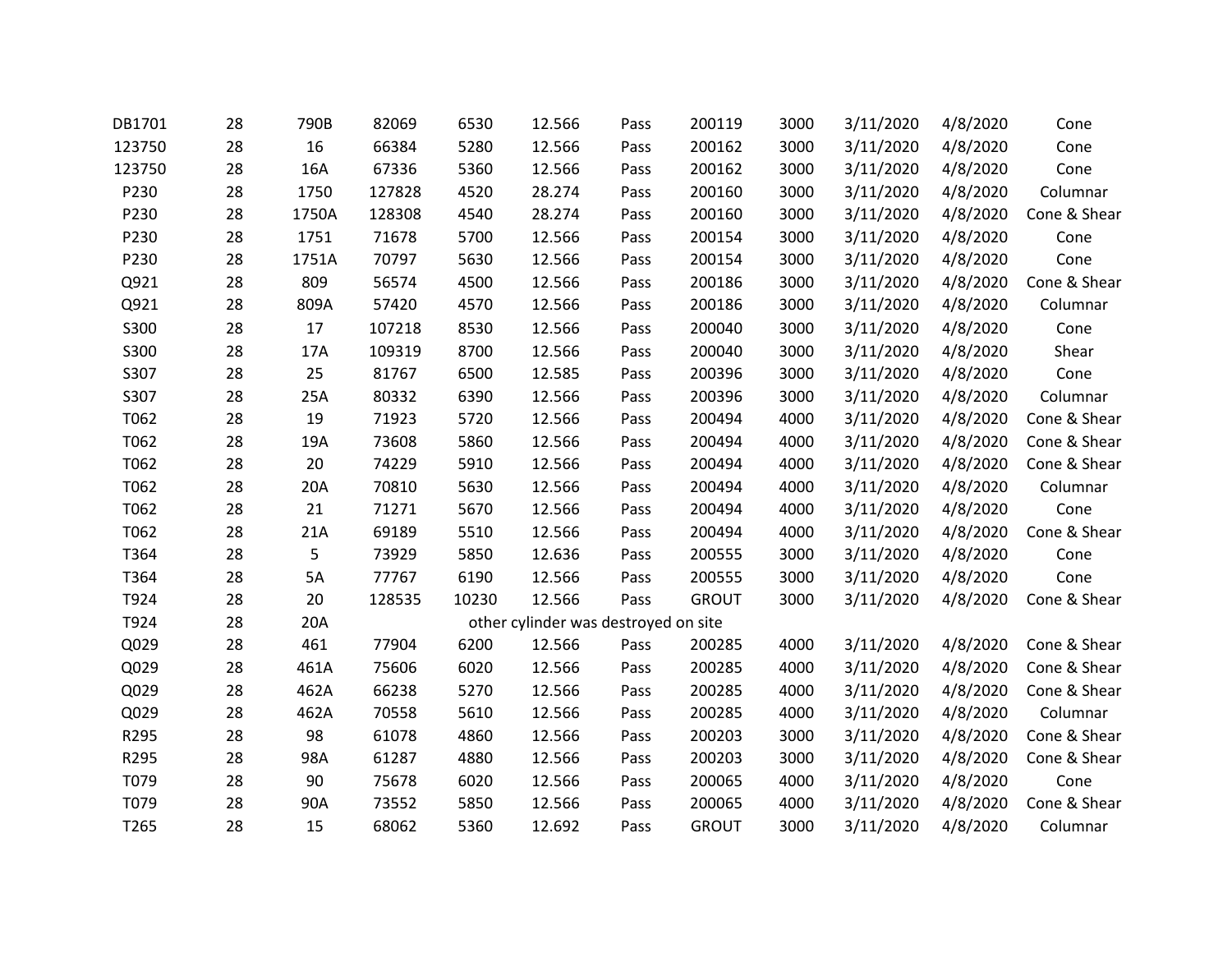| 28             | 15A   | 52238 | 4160 | 12.566 | Pass | <b>GROUT</b> | 3000 | 3/11/2020 | 4/8/2020 | Columnar     |
|----------------|-------|-------|------|--------|------|--------------|------|-----------|----------|--------------|
| 28             | 62    | 87229 | 6940 | 12.566 | Pass | 200084       | 3000 | 3/11/2020 | 4/8/2020 | Cone & Shear |
| 28             | 62A   | 82334 | 6550 | 12.566 | Pass | 200084       | 3000 | 3/11/2020 | 4/8/2020 | Cone & Split |
| 28             | 1A    | 81307 | 6470 | 12.566 | Pass | 200210       | 3000 | 3/11/2020 | 4/8/2020 | Cone & Shear |
| 28             | 1A    | 77737 | 6190 | 12.566 | Pass | 200210       | 3000 | 3/11/2020 | 4/8/2020 | Cone & Shear |
| 28             | 18    | 61443 | 4870 | 12.623 | Pass | 200271       | 3000 | 3/11/2020 | 4/8/2020 | Cone & Split |
| 28             | 18A   | 64531 | 5140 | 12.566 | Pass | 200271       | 3000 | 3/11/2020 | 4/8/2020 | Cone & Shear |
| 28             | 2070A | 65283 | 5200 | 12.566 | Pass | 200119       | 3000 | 3/11/2020 | 4/8/2020 | Cone & Split |
| 28             | 2070B | 66922 | 5330 | 12.566 | Pass | 200119       | 3000 | 3/11/2020 | 4/8/2020 | Cone & Shear |
| 28             | 140   | 91819 | 7310 | 12.566 | Pass | 200418       | 3000 | 3/11/2020 | 4/8/2020 | Cone         |
| 28             | 140A  | 86771 | 6900 | 12.566 | Pass | 200418       | 3000 | 3/11/2020 | 4/8/2020 | Columnar     |
| 28             | 124   | 98970 | 7880 | 12.566 | Pass | 200147       | 3000 | 3/11/2020 | 4/8/2020 | Cone         |
| 28             | 124A  | 98215 | 7820 | 12.566 | Pass | 200147       | 3000 | 3/11/2020 | 4/8/2020 | Cone         |
| 28             | 451   | 53458 | 4250 | 12.566 | Pass | 200260       | 3000 | 3/11/2020 | 4/8/2020 | Cone & Shear |
| 28             | 451A  | 52906 | 4210 | 12.566 | Pass | 200260       | 3000 | 3/11/2020 | 4/8/2020 | Cone & Shear |
| 28             | 143   | 64605 | 5140 | 12.566 | Pass | 200527       | 3000 | 3/11/2020 | 4/8/2020 | Cone & Shear |
| 28             | 143A  | 64849 | 5160 | 12.566 | Pass | 200527       | 3000 | 3/11/2020 | 4/8/2020 | Cone         |
| 28             | 49    | 70450 | 5610 | 12.566 | Pass | 200392       | 3000 | 3/11/2020 | 4/8/2020 | Cone         |
| 28             | 49A   | 68537 | 5450 | 12.566 | Pass | 200392       | 3000 | 3/11/2020 | 4/8/2020 | Columnar     |
| 28             | 50    | 65121 | 5180 | 12.566 | Pass | 200169       | 3000 | 3/11/2020 | 4/8/2020 | Cone & Shear |
| 28             | 50A   | 68726 | 5470 | 12.566 | Pass | 200169       | 3000 | 3/11/2020 | 4/8/2020 | Cone & Shear |
| 28             | 14    | 62935 | 5010 | 12.566 | Pass | 200063       | 3000 | 3/11/2020 | 4/8/2020 | Cone & Shear |
| 28             | 14A   | 61238 | 4870 | 12.566 | Pass | 200063       | 3000 | 3/11/2020 | 4/8/2020 | Cone & Shear |
| 28             | 6     | 55903 | 4450 | 12.566 | Pass | <b>GROUT</b> | 3000 | 3/11/2020 | 4/8/2020 | Cone         |
| 28             | 6A    | 52119 | 4150 | 12.566 | Pass | <b>GROUT</b> | 3000 | 3/11/2020 | 4/8/2020 | Columnar     |
| $\overline{7}$ | 148B  | 80865 | 6440 | 12.566 | Pass | 200256       | 3000 | 4/1/2020  | 4/8/2020 | Cone         |
| 6              | 729D  | 57142 | 4550 | 12.566 | Pass | 200661       | 3000 | 4/2/2020  | 4/8/2020 | Columnar     |
| 6              | 729E  | 55294 | 4400 | 12.566 | Pass | 200661       | 3000 | 4/2/2020  | 4/8/2020 | Cone & Shear |
| 5              | 730D  | 48014 | 3820 | 12.566 | Pass | 200661       | 3000 | 4/3/2020  | 4/8/2020 | Cone & Shear |
| 5              | 730E  | 46088 | 3670 | 12.566 | Pass | 200661       | 3000 | 4/3/2020  | 4/8/2020 | Cone & Shear |
| 28             | 13A   | 60706 | 4840 | 12.548 | Pass | 200320       | 3000 | 3/12/2020 | 4/9/2020 | Columnar     |
| 28             | 13A   | 61100 | 4870 | 12.548 | Pass | 200320       | 3000 | 3/12/2020 | 4/9/2020 | Cone & Shear |
|                |       |       |      |        |      |              |      |           |          |              |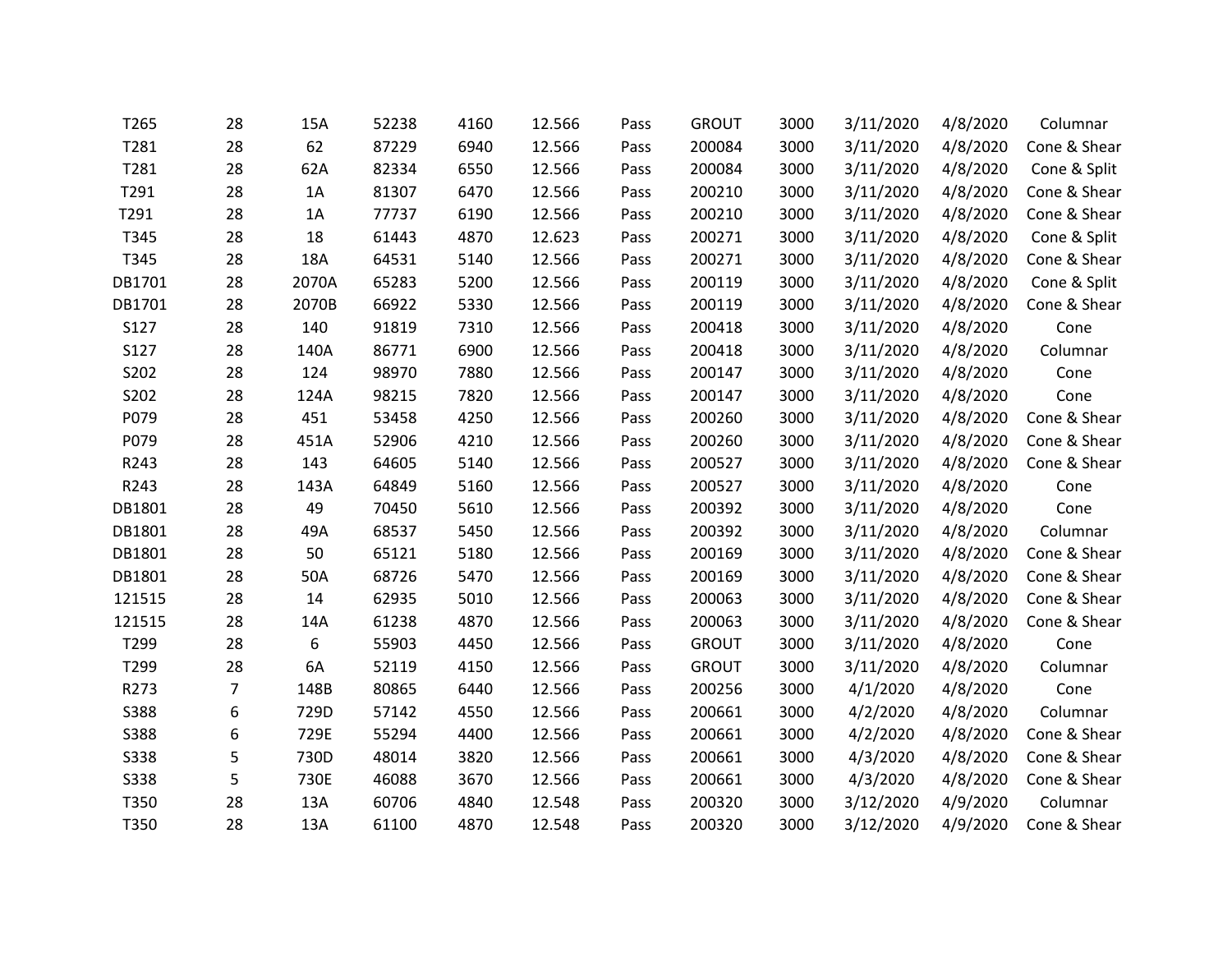| 123482 | 28 | 4              | 68141  | 5420   | 12.566 | Pass | 200505         | 3000 | 3/12/2020 | 4/9/2020 | Cone         |
|--------|----|----------------|--------|--------|--------|------|----------------|------|-----------|----------|--------------|
| 123482 | 28 | 4A             | 63508  | 5050   | 12.566 | Pass | 200505         | 3000 | 3/12/2020 | 4/9/2020 | Cone & Shear |
| S060   | 28 | 544            | 65484  | 5210   | 12.566 | Pass | 200196         | 3000 | 3/12/2020 | 4/9/2020 | Cone & Shear |
| S060   | 28 | 544A           | 69023  | 5490   | 12.566 | Pass | 200196         | 3000 | 3/12/2020 | 4/9/2020 | Cone         |
| DB1701 | 28 | 195A           | 89971  | 7160   | 12.566 | Pass | 200147         | 3000 | 3/12/2020 | 4/9/2020 | Cone         |
| DB1701 | 28 | 195B           | 89817  | 7150   | 12.566 | Pass | 200147         | 3000 | 3/12/2020 | 4/9/2020 | Cone         |
| DB1701 | 28 | 195C           | 99839  | 7920   | 12.604 | Pass | 200147         | 3000 | 3/12/2020 | 4/9/2020 | Cone         |
| DB1701 | 28 | 195D           | 86121  | 6850   | 12.566 | Pass | 200147         | 3000 | 3/12/2020 | 4/9/2020 | Cone         |
| DB1701 | 28 | 791A           | 79544  | 6330   | 12.566 | Pass | 200119         | 3000 | 3/12/2020 | 4/9/2020 | Cone         |
| DB1701 | 28 | 791B           | 78782  | 6270   | 12.566 | Pass | 200119         | 3000 | 3/12/2020 | 4/9/2020 | Columnar     |
| T340   | 28 | 13             | 34051  | < 2710 | 12.548 | Fail | <b>BAG MIX</b> | 3500 | 3/12/2020 | 4/9/2020 | Cone & Split |
| T340   | 28 | 13A            | 32793  | < 2610 | 12.566 | Fail | <b>BAG MIX</b> | 3500 | 3/12/2020 | 4/9/2020 | Cone & Split |
| T925   | 28 | $\mathbf{1}$   | 84658  | 6740   | 12.566 | Pass | 200119         | 3000 | 3/12/2020 | 4/9/2020 | Cone         |
| T925   | 28 | 1A             | 85646  | 6820   | 12.566 | Pass | 200119         | 3000 | 3/12/2020 | 4/9/2020 | Cone         |
| 123750 | 28 | 17             | 62189  | 4950   | 12.566 | Pass | 200337         | 3000 | 3/12/2020 | 4/9/2020 | Cone & Shear |
| 123750 | 28 | 17A            | 62668  | 4990   | 12.566 | Pass | 200337         | 3000 | 3/12/2020 | 4/9/2020 | Cone & Shear |
| R260   | 28 | <b>IR340A</b>  | 55455  | 4410   | 12.566 | Pass | 200110         | 3000 | 3/12/2020 | 4/9/2020 | Cone & Shear |
| R260   | 28 | <b>IR340B</b>  | 58678  | 4670   | 12.566 | Pass | 200110         | 3000 | 3/12/2020 | 4/9/2020 | Cone & Shear |
| T267   | 28 | $\mathbf{1}$   | 64621  | 5140   | 12.566 | Pass | 200107         | 3000 | 3/12/2020 | 4/9/2020 | Cone & Shear |
| T267   | 28 | 1A             | 57894  | 4610   | 12.566 | Pass | 200107         | 3000 | 3/12/2020 | 4/9/2020 | Columnar     |
| P230   | 28 | 1752           | 76092  | 6060   | 12.566 | Pass | 200154         | 3000 | 3/12/2020 | 4/9/2020 | Cone & Shear |
| P230   | 28 | 1752A          | 75778  | 6030   | 12.566 | Pass | 200154         | 3000 | 3/12/2020 | 4/9/2020 | Cone & Shear |
| P230   | 28 | 1753           | 79596  | 6330   | 12.566 | Pass | 200154         | 3000 | 3/12/2020 | 4/9/2020 | Cone         |
| P230   | 28 | 1753A          | 76794  | 6110   | 12.566 | Pass | 200154         | 3000 | 3/12/2020 | 4/9/2020 | Columnar     |
| S300   | 28 | 18             | 89525  | 7120   | 12.566 | Pass | 200040         | 3000 | 3/12/2020 | 4/9/2020 | Cone         |
| S300   | 28 | 18A            | 86040  | 6850   | 12.566 | Pass | 200040         | 3000 | 3/12/2020 | 4/9/2020 | Cone         |
| T307   | 28 | $\overline{2}$ | 69242  | 5510   | 12.566 | Pass | 200516         | 4000 | 3/12/2020 | 4/9/2020 | Columnar     |
| T307   | 28 | 2A             | 64678  | 5150   | 12.566 | Pass | 200516         | 4000 | 3/12/2020 | 4/9/2020 | Cone & Shear |
| T361   | 28 | $\overline{2}$ | 133307 | 10610  | 12.566 | Pass | 200569         | 3000 | 3/12/2020 | 4/9/2020 | Cone         |
| T361   | 28 | 2A             | 134230 | 10680  | 12.566 | Pass | 200569         | 3000 | 3/12/2020 | 4/9/2020 | Cone         |
| T361   | 28 | 3              | 128266 | 10210  | 12.566 | Pass | 200569         | 3000 | 3/12/2020 | 4/9/2020 | Cone         |
| T361   | 28 | 3A             | 132710 | 10560  | 12.566 | Pass | 200569         | 3000 | 3/12/2020 | 4/9/2020 | Cone         |
|        |    |                |        |        |        |      |                |      |           |          |              |